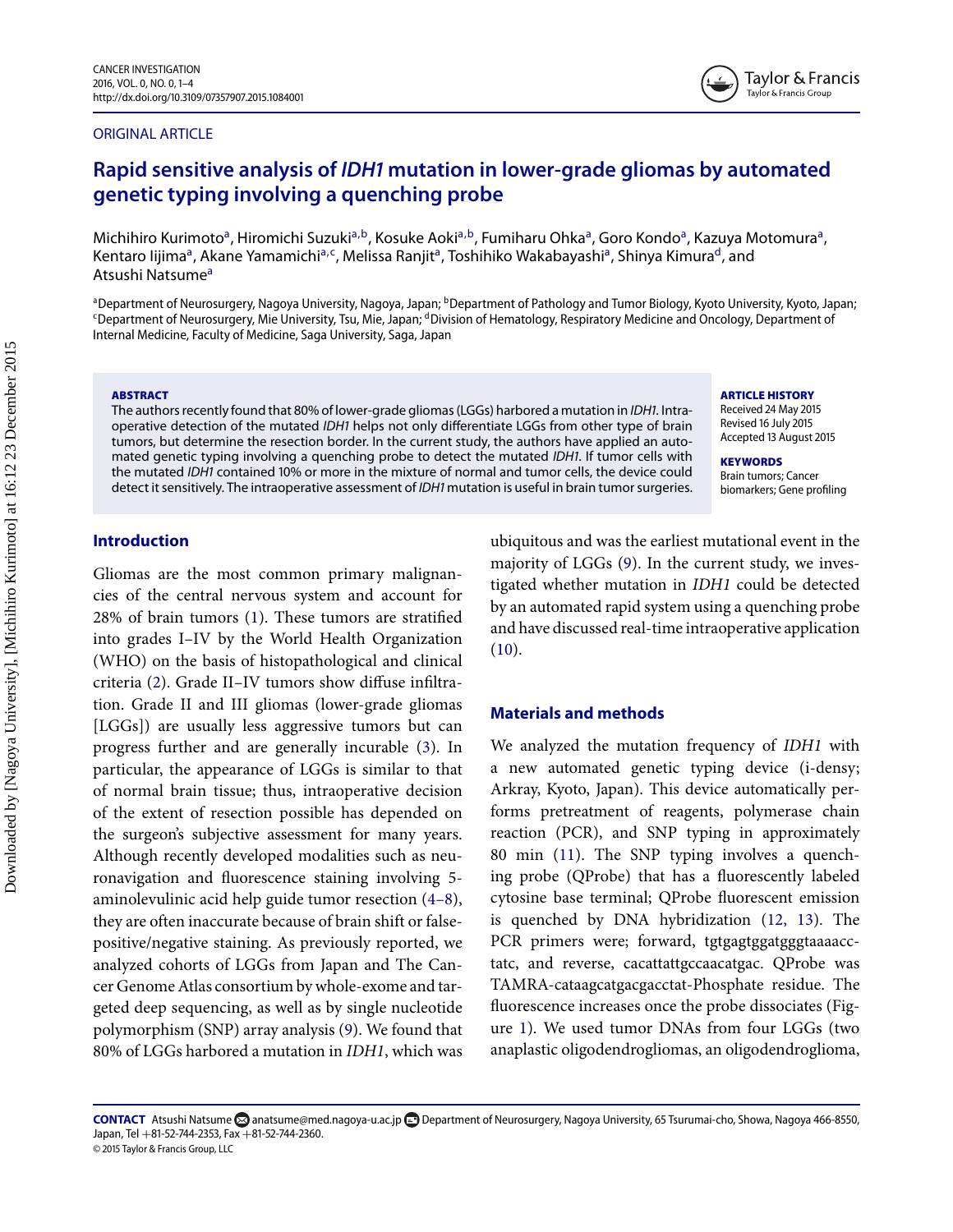<span id="page-1-0"></span>

Figure 1. System of I-densy. The SNP typing involves a quenching probe (QProbe) that has a fluorescently labeled cytosine base terminal; QProbe fluorescent emission is quenched by DNA hybridization. The fluorescence increases once the probe dissociates.

and an anaplastic astrocytoma) in which variant allele frequency (VAF) of the mutated *IDH1 (IDH1-R132H)* was known based on deep sequencing analysis of the PCR amplicons performed in our earlier study. We adjusted the concentration of tumor DNA with mutant *IDH1* and DNA from the blood of a normal healthy volunteer to 6 ng/ $\mu$ L, and mixed them to obtain various wild type/mutation ratios (0, 20, 50, 80, and 100). The

<span id="page-1-1"></span>







Figure 2. Fluorescence curve over temperature. There are two clear peaks at 48°C and 60°C, derived from a mismatch (point mutation) and a perfect match (wild type), respectively. LGG (lower-grade glioma) 276 and LGG321, anaplastic oligodendrogliomas; LGG214, oligodendroglioma; LGG216, anaplastic astrocytoma. Mutant ratio = mutated DNA/(wild-type DNA + mutated DNA).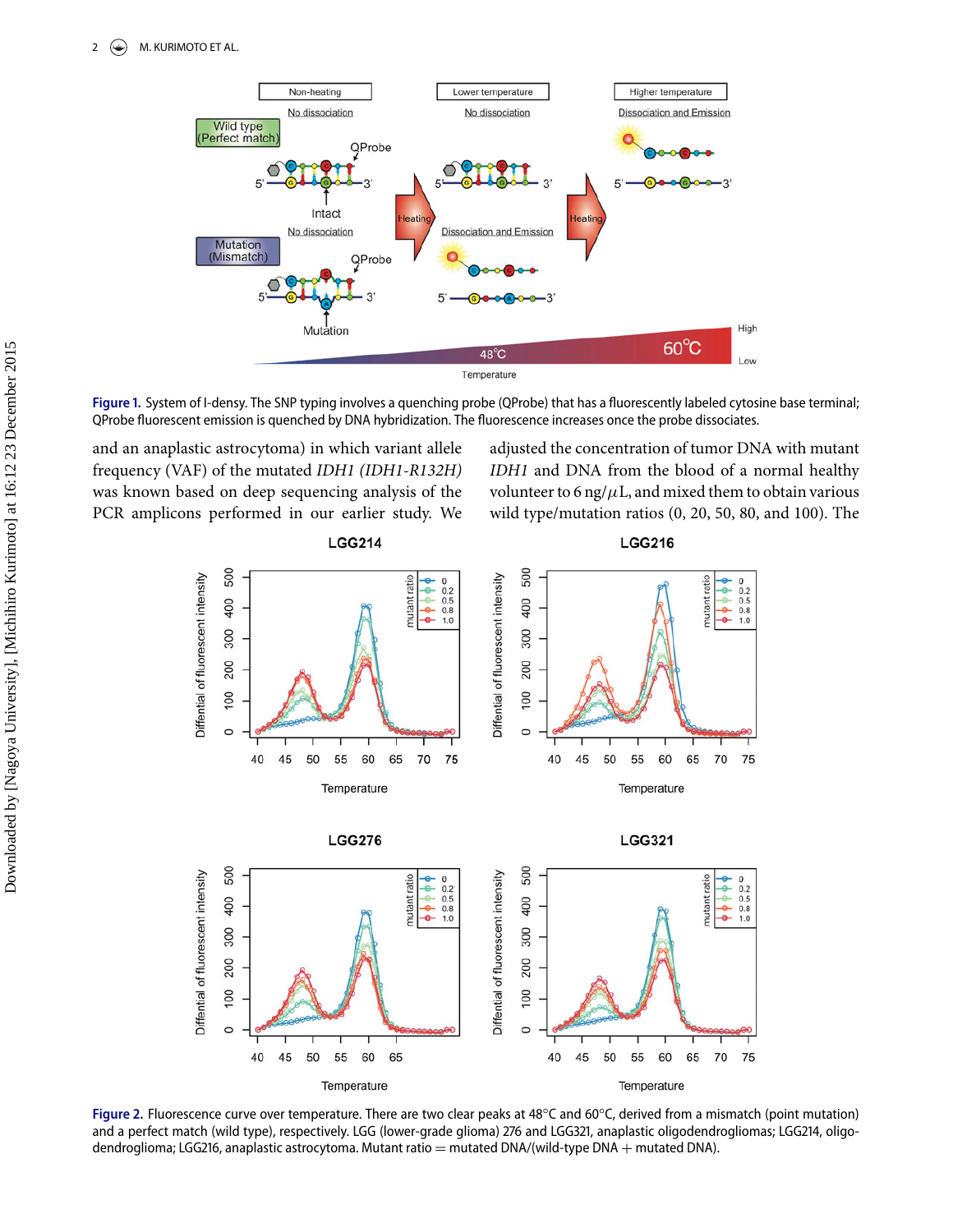<span id="page-2-0"></span>

Figure 3. (a) The relative ratio of fluorescent intensity peaks ["fluorescence at 48°C" – "fluorescence of the ratio = 0 sample at 48°C"/fluorescence at 60°C] ×100]. (b) Further, the relative ratio of fluorescent intensity peaks is normalized by dividing it by the IDH1-R132H variant allele frequency of each sample. The relative ratio of fluorescent intensity peaks is reproducibly proportional to the mutant ratio. Mutant ratio = mutated DNA/ (wild-type DNA  $+$  mutated DNA).

mutant ratios are calculated as follows, mutation ratio  $=$  mutated DNA/(wild-type DNA  $+$  mutated DNA).

# **Results**

We could obtain two clear peak curves at 48°C and 60°C, derived from a mismatch (point mutation) and a perfect match (wild type), respectively in all samples (Figure [2a–](#page-1-1)d). The relative ratio of fluorescent intensity peaks (fluorescence at 48°C/fluorescence at 60°C  $\times$  100) was reproducibly proportional to the mutant ratio  $(R = 0.992)$  (Figure [3a\)](#page-2-0). Further, the relative ratio of fluorescent intensity peaks was normalized by dividing it by the *IDH1-R132H* VAF of each sample  $(R =$ 0.993) (Figure [3b\)](#page-2-0). The fact that *IDH1-R132H* VAF ranged from 0.4 to 0.5 of each sample suggested that actual tumor cells contained by 40% to 50% in the bulk tumor tissues. Our data indicated that if the proportion of tumor cells with mutant *IDH1* was 10% and more within bulk tumor tissue, the device could detect the *IDH1* mutation sensitively.

## **Discussion**

*IDH1/2* mutations are seen in 80% of LGGs, and in most cases, the *IDH1/2* mutation is *IDH1R132H* [\(14\)](#page-3-8). Because *IDH1/2* mutations are the earliest mutational event, they are thought to be related to the tumorigenicity of LGGs. In addition to the possible biological/functional implications of*IDH1* mutation, the presence of this mutation may aid in differential diagnosis between LGGs and other tumors [\(15,16\)](#page-3-9) and between glioma and reactive gliosis [\(17\)](#page-3-10). The extent of tumor resection is one of the factors that affects prognosis in patients with LGGs [\(18–20\)](#page-3-11). The similarity of the appearance of the tumor to that of the surrounding tissue often limits gross total resection. Therefore, intraoperative real-time molecular diagnosis is required to maximize tumor removal. To our knowledge, the current study is the first to demonstrate that automated PCR with a quenching probe can be used for sensitive detection of the *IDH1* mutation. Although extracted DNA samples were utilized in this study, bulk tumor tissue can be used with this device. Further study is required to determine whether the *IDH1* mutation can be detected even in fresh LGG samples.

#### **Acknowledgments**

The authors thank Mr. Yuki Koyamoto, Mr. Junichi Kato, and Mr. Isamu Nakamura (Arkray) for their technical assistance. This work was supported by a Grant-in Aid for Scientific Research on Innovative Areas from the Ministry of Education, Culture, Sports, Science, and Technology of Japan (A.N.; 23107010).

#### **Declaration of interest**

The authors report no conflicts of interest. The authors alone are responsible for the content and writing of the paper.